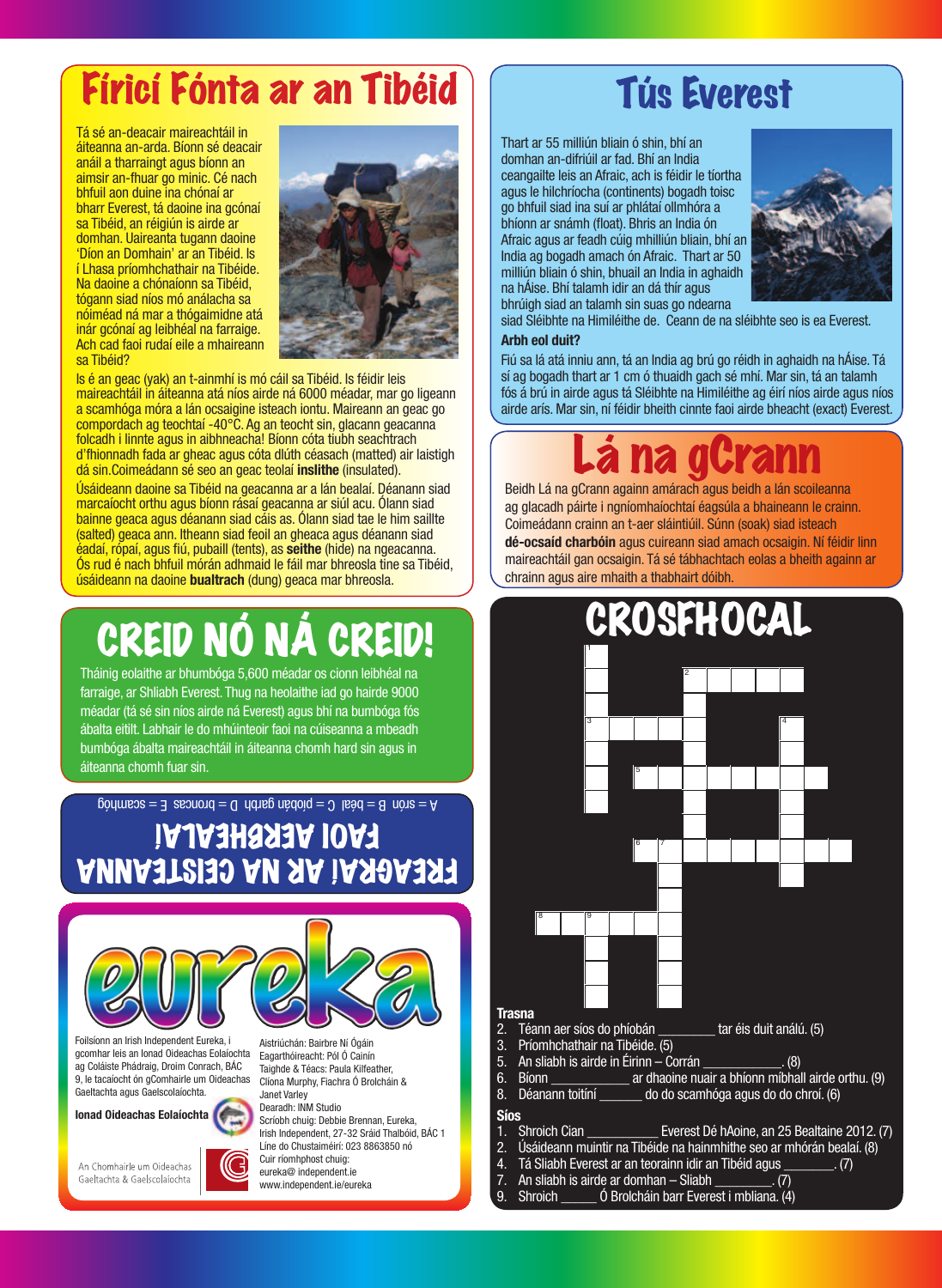

Gach Céadaoin tagann Eureka go dtí do scoilse. Ach bhí Eureka ina lán áiteanna eile ar fud an domhain freisin. Thaistil sé go dtí roinnt scoileanna san Afraic, agus i mí Bealtaine na bliana seo, thug Cian Ó Brolcháin Eureka go barr an tsléibhe is airde ar domhan, Sliabh Everest. Tá Sliabh Everest thart ar 8,848 méadar ar airde. Cuir é sin i gcomparáid le Corrán Tuathail, an sliabh is airde in Éirinn, atá 1,041 méadar ar airde. Is cuid de Shléibhte na Himiléithe é Everest agus tá sé

ar an teorainn idir an Tibéid agus Neipeal. Féach i d'atlas chun fáil amach cá bhfuil na háiteanna sin.

Dé hAoine, an 25 Bealtaine 2012, shroich Cian Ó Brolcháin **mullach**  (summit) Everest. Theastaigh uaidh rud éigin a thabhairt leis ón mbaile ar an eachtra mhór seo, agus mar dhuine de léitheoirí Eureka le 10 mbliana anuas, beagnach, shocraigh sé ar Eureka a thabhairt leis. Shíl sé go gcuirfeadh sé Éire i gcuimhne dó de réir mar a thug sé aghaidh ar na dainséir uile a bhain le Everest a

dhreapadh.

Nuair a bhíonn daoine ag dreapadh ar shléibhte ar nós Everest, bíonn deacrachtaí acu le hanálú (breathing), agus sin ceann de na dainséir is mó atá ann. Agus iad chomh hard sin, bíonn an t-aer i bhfad níos tanaí ná mar a bhíonn sé ag leibhéal na farraige. Mar sin, bíonn sé níos deacra dóthain **ocsaigine** a análú isteach de réir mar a théann siad in airde. Ar bharr Everest, análaíonn siad 66% níos lú ocsaigine ná mar a análaíonn tú féin

i do sheomra ranga. Bíonn sé níos deacra análú agus tagann míbhail airde (mountain sickness) ar a lán daoine.

Dhreap Cian Everest chun airgead a bhailiú - airgead le haghaidh taighde eolaíochta agus leighis (medicine). D'fhill sé slán sábháilte ar an mbaile agus tá an-tuiscint aige anois ar thábhacht an análaithe agus ar na rudaí a tharlaíonn sa chorp nuair is gá anáil a tharraingt. Gheobhaidh tú breis eolais ar análú san eagrán seo d'Eureka.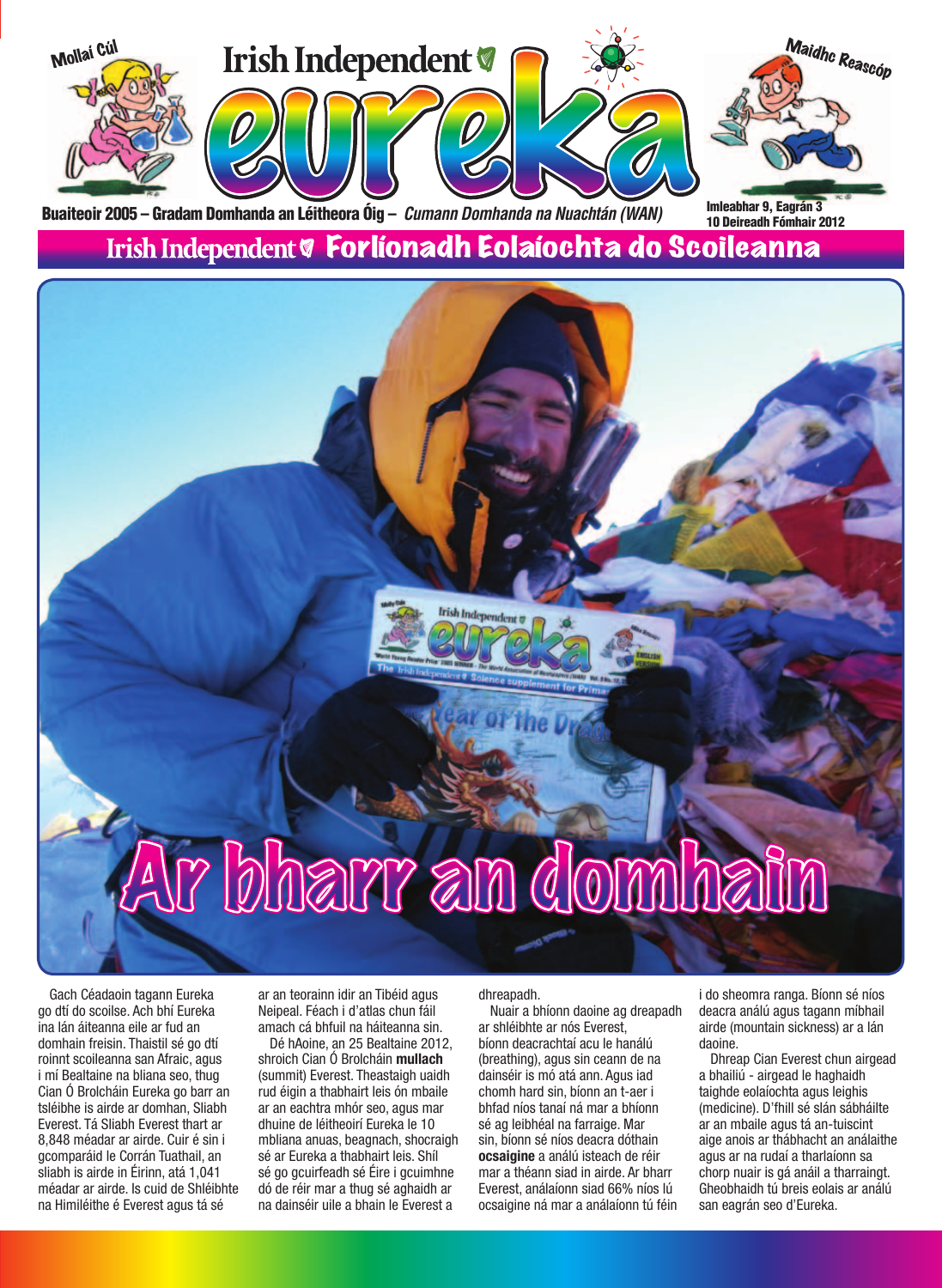# Masc análaithe

Léigh tú ar an gcead leathanach go bhfuil an t-aer níos tanaí ag barr sléibhe ná ag a bhun. Dá bharr sin, is deacra do dhaoine anáil a tharraingt ag barr sléibhte agus tagann míbhail airde ar roinnt díobh. Má tharlaíonn sin, beidh mearbhall (confusion) orthu, rud atá an-dainséarach. Tagann gearranáil (shortness of breath) orthu agus ní bhíonn siad in ann siúl. Má bhíonn an mhíbhail an-dona ar fad, seans go bhfaighidh siad bás. Chun cabhrú le daoine anáil a tharraingt in áiteanna arda, caitheann dreapadóirí masc



cosúil leis an gceann atá ar Chian sa ghrianghraf. Iompraíonn siad tancanna ocsaigine freisin. Ach cá dtéann an t-aer nuair a théann sé isteach ina gcorp?



Bíonn tú ag análú aeir isteach agus amach, ó mhaidin go hoíche, ó oíche go maidin, gach uile lá de do shaol. Tá **ocsaigin** san aer sin. Go hiondúil, ní thugann tú faoi deara go mbíonn tú ag análú, ach má suíonn tú síos go ciúin, tabharfaidh tú faoi deara go bhfuil do chliabhrach (chest) ag bogadh agus tú ag análú.

Tá dhá scamhóg taobh istigh de do chliabhrach. Tá siad bog spúinseach (spongy) agus bíonn an-bhaint acu le hanálú.

Téann aer isteach trí do **bhéal** nó do shrón, síos do **phíobán garbh**  (windpipe) agus isteach i do **scamhóga**. Má chuireann tú do lámh ar do scornach, mothóidh tú do phíobán garbh. Tá sé meallach (bumpy). Níos faide síos, tá do phíobán roinnte ina dhá chuid. Tugaimid **broncas**  (bronchus) mar ainm ar gach craobh den bhroncas.

Féach ar an bpictiúr. Tá litir ar gach lipéad. Déan iarracht an focal ceart a mheaitseáil le gach litir. Tá an chéad cheann déanta duit cheana féin.

| 9. CIAN           | <b>R. DOCHAR</b>    |
|-------------------|---------------------|
| <b>7. EVEREST</b> | <b>G. MEARBHALL</b> |
| <b>4. NEIPEAL</b> | JIAHTAUT .G         |
| <b>ANNAJAED.S</b> | <b>ASAHJ.S.</b>     |
| HOALLACH          | <b>PARBH</b>        |
| <b>SOIS</b>       | <b>ANSART</b>       |
|                   | ∼.                  |

### Freagraí ar an gCrosfhocal



### Cnfomhafocht

## Dear agus déan samhail de scamhóg



Agus tú ag análú, mothaíonn tú agus feiceann tú do chliabhrach ag dul suas síos. Ach ní fheiceann tú an scairt (diaphragm), matán (muscle) mór taobh istigh de do chliabhrach a bhíonn ag dul suas síos freisin. Nuair a théann an matán seo síos agus nuair a théann do chliabhrach amach, bíonn níos mó spáis ionat. Mar sin, gluaiseann aer isteach chun an spás a líonadh .i. análaíonn tú isteach. Nuair a théann an matán seo suas agus nuair a théann do chliabhrach isteach, bíonn níos lú spáis ionat. Mar sin, gluaiseann aer amach trí do shrón nó do bhéal .i. análaíonn tú amach. Is féidir é seo a léiriú go héasca.

#### **Bunábhair:**

- Buidéal mór trédhearcach (transparent) plaisteach
- Sop óil plaisteach
- Marla
- Balúin chruinne
- Siosúr
- Scannán cumhdaithe
- Bandaí leaisteacha

#### **Treoracha:**

- 1. Is é an buidéal do chliabhrach. Gearr bun an bhuidéil de.
- 2. Clúdaigh é le scannán cumhdaithe. Is é an scannán cumhdaithe do scairt.
- 3. Úsáid banda leaisteach chun balún (scamhóg) a ghreamú le ceann an tsoip óil (do phíobán garbh).
- 4. Cuir an balún isteach sa bhuidéal. Bí cinnte go bhfuil píosa mór den sop ag gobadh amach as an mbuidéal.
- 5. Úsáid marla chun an sop a ghreamú i gcaolán (neck) an bhuidéil. Bí cinnte go bhfuil sé aerdhíonach (airtight).
- 6. Tarraing anuas ar an scannán cumhdaithe. Cad a tharlaíonn don bhalún?
- 7. Brúigh an scannán cumhdaithe suas. Cad a tharlaíonn don bhalún?
- An léiríonn Uimhir 6 análú isteach nó amach?

Cad a léiríonn Uimhir 7?